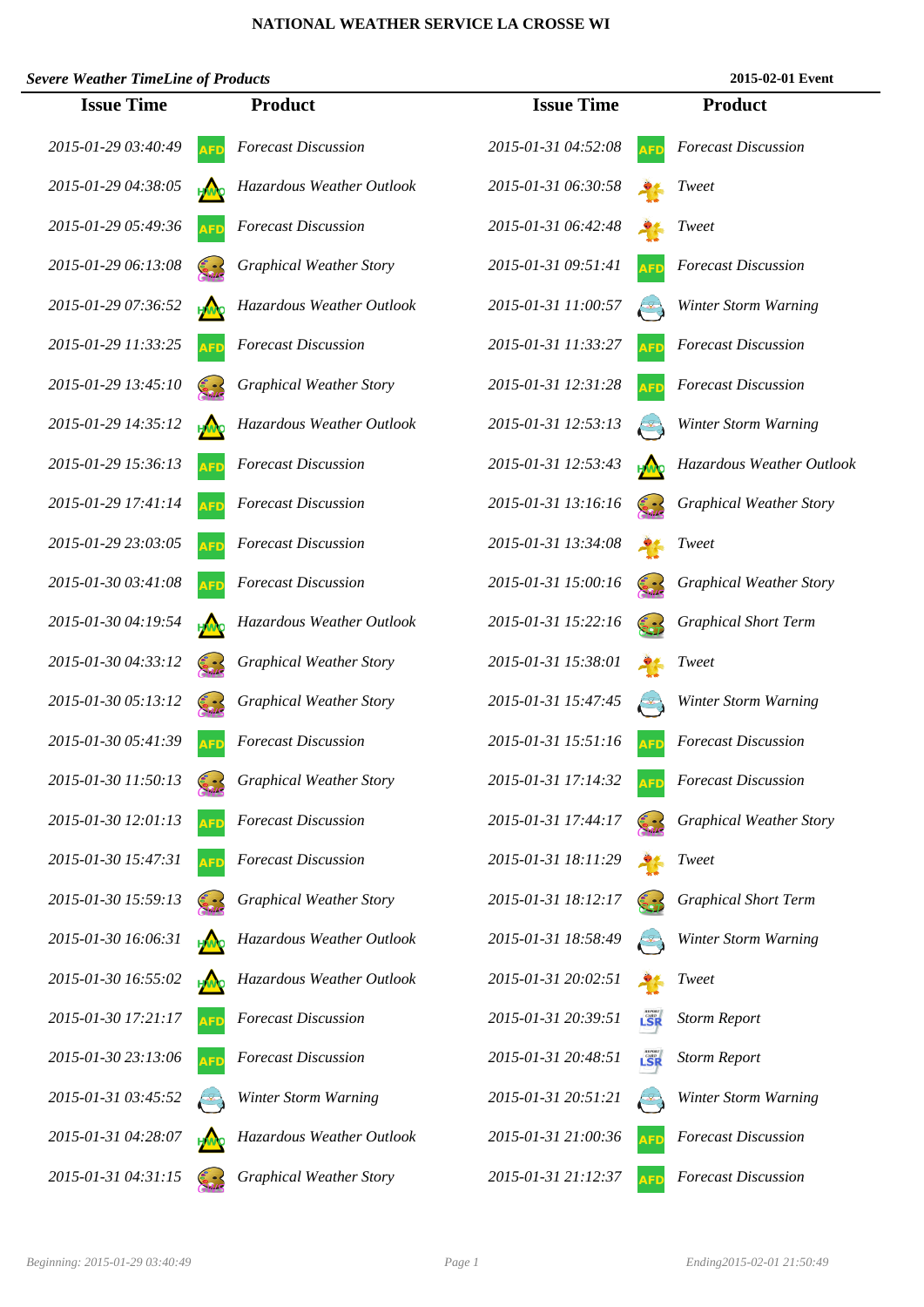## **NATIONAL WEATHER SERVICE LA CROSSE WI**

| <b>Severe Weather TimeLine of Products</b> |            |                                     |                     |     | 2015-02-01 Event                    |
|--------------------------------------------|------------|-------------------------------------|---------------------|-----|-------------------------------------|
| <b>Issue Time</b>                          |            | <b>Product</b>                      | <b>Issue Time</b>   |     | <b>Product</b>                      |
| 2015-01-31 21:13:07                        |            | <b>Public Information Statement</b> | 2015-02-01 07:49:08 |     | Tweet                               |
| 2015-01-31 21:15:01                        |            | Tweet                               | 2015-02-01 07:55:31 |     | <b>Public Information Statement</b> |
| 2015-01-31 21:19:17                        |            | <b>Graphical Short Term</b>         | 2015-02-01 07:56:16 |     | Winter Storm Warning                |
| 2015-01-31 21:21:25                        |            | Tweet                               | 2015-02-01 08:06:46 | LSR | <b>Storm Report</b>                 |
| 2015-01-31 22:18:17                        |            | <b>Graphical Weather Story</b>      | 2015-02-01 08:26:02 | LŠR | <b>Storm Report</b>                 |
| 2015-01-31 22:53:53                        |            | Winter Storm Warning                | 2015-02-01 08:27:36 |     | <b>Tweet</b>                        |
| 2015-01-31 23:02:08                        |            | <b>Forecast Discussion</b>          | 2015-02-01 08:43:32 |     | <b>Public Information Statement</b> |
| 2015-01-31 23:11:17                        |            | <b>Graphical Short Term</b>         | 2015-02-01 09:20:03 |     | <b>Public Information Statement</b> |
| 2015-02-01 00:52:18                        |            | <b>Graphical Weather Story</b>      | 2015-02-01 09:31:19 | LŠR | <b>Storm Report</b>                 |
| 2015-02-01 02:19:18                        |            | <b>Graphical Weather Story</b>      | 2015-02-01 09:54:19 |     | <b>Graphical Short Term</b>         |
| 2015-02-01 03:23:57                        |            | <b>Forecast Discussion</b>          | 2015-02-01 10:05:20 | LSR | <b>Storm Report</b>                 |
| 2015-02-01 03:31:12                        |            | Winter Storm Warning                | 2015-02-01 10:07:50 |     | <b>Public Information Statement</b> |
| 2015-02-01 03:53:43                        |            | Hazardous Weather Outlook           | 2015-02-01 10:10:20 | LSR | <b>Storm Report</b>                 |
| 2015-02-01 04:59:29                        | LSR        | <b>Storm Report</b>                 | 2015-02-01 10:26:36 |     | Winter Storm Warning                |
| 2015-02-01 05:12:18                        |            | <b>Graphical Weather Story</b>      | 2015-02-01 10:29:30 |     | <i>Tweet</i>                        |
| 2015-02-01 05:24:29                        | LSR        | <b>Storm Report</b>                 | 2015-02-01 10:39:36 | LSR | <b>Storm Report</b>                 |
| 2015-02-01 05:27:29                        | <b>AFD</b> | <b>Forecast Discussion</b>          | 2015-02-01 10:41:21 | LSR | <b>Storm Report</b>                 |
| 2015-02-01 05:52:45                        | LSR        | <b>Storm Report</b>                 | 2015-02-01 11:01:21 | LŜR | <b>Storm Report</b>                 |
| 2015-02-01 06:11:00                        | LSR        | <b>Storm Report</b>                 | 2015-02-01 11:08:14 |     | Tweet                               |
| 2015-02-01 06:13:15                        |            | <b>Public Information Statement</b> | 2015-02-01 11:19:51 |     | <b>Storm Report</b>                 |
| 2015-02-01 06:23:30                        |            | Winter Storm Warning                | 2015-02-01 11:54:01 |     | <b>Graphical Short Term</b>         |
| 2015-02-01 06:57:45                        |            | <b>Public Information Statement</b> | 2015-02-01 12:17:19 |     | <b>Graphical Short Term</b>         |
| 2015-02-01 07:05:16                        | LSR        | <b>Storm Report</b>                 | 2015-02-01 12:20:51 |     | <i>Tweet</i>                        |
| 2015-02-01 07:13:01                        | LŠR        | <b>Storm Report</b>                 | 2015-02-01 12:28:23 | LSR | <b>Storm Report</b>                 |
| 2015-02-01 07:29:31                        | <b>PNS</b> | <b>Public Information Statement</b> | 2015-02-01 12:31:53 |     | Winter Storm Warning                |
| 2015-02-01 07:41:16                        | LSR        | <b>Storm Report</b>                 | 2015-02-01 12:32:28 |     | Tweet                               |
| 2015-02-01 07:44:18                        | 63         | <b>Graphical Short Term</b>         | 2015-02-01 13:29:09 |     | <b>Storm Report</b>                 |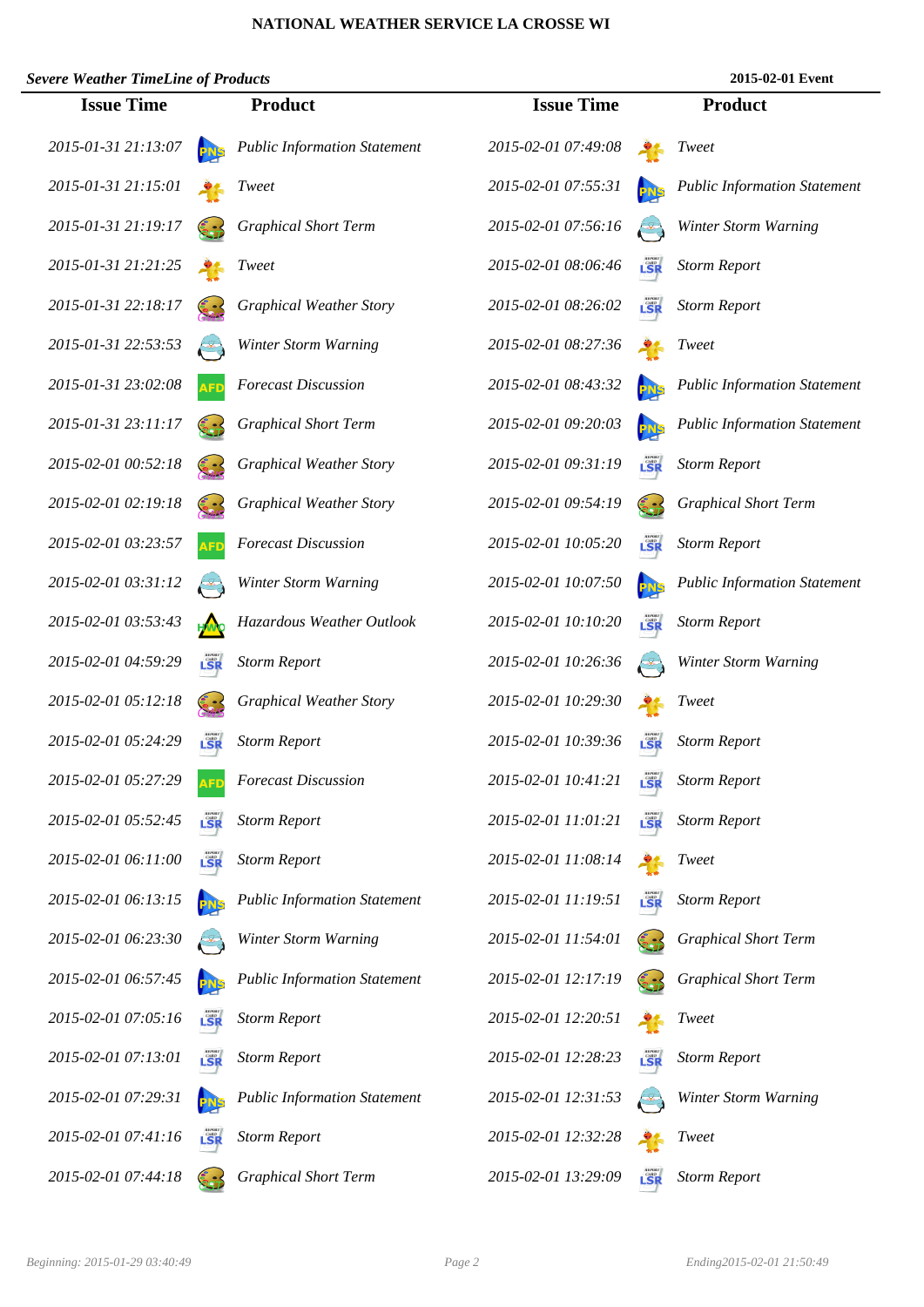## **NATIONAL WEATHER SERVICE LA CROSSE WI**

| <b>Severe Weather TimeLine of Products</b> |     |                                     |                     | 2015-02-01 Event               |
|--------------------------------------------|-----|-------------------------------------|---------------------|--------------------------------|
| <b>Issue Time</b>                          |     | <b>Product</b>                      | <b>Issue Time</b>   | <b>Product</b>                 |
| 2015-02-01 13:44:24                        | LSR | <b>Storm Report</b>                 | 2015-02-01 21:07:20 | <b>Graphical Weather Story</b> |
| 2015-02-01 14:06:21                        |     | <i>Tweet</i>                        | 2015-02-01 21:50:49 | <i>Tweet</i>                   |
| 2015-02-01 15:02:19                        |     | <b>Graphical Short Term</b>         |                     |                                |
| 2015-02-01 15:21:41                        |     | Winter Storm Warning                |                     |                                |
| 2015-02-01 15:42:20                        |     | <b>Graphical Weather Story</b>      |                     |                                |
| 2015-02-01 15:46:11                        | LSR | <b>Storm Report</b>                 |                     |                                |
| 2015-02-01 16:01:41                        | LSR | <b>Storm Report</b>                 |                     |                                |
| 2015-02-01 16:08:42                        | LSR | <b>Storm Report</b>                 |                     |                                |
| 2015-02-01 16:51:57                        |     | <b>Public Information Statement</b> |                     |                                |
| 2015-02-01 17:02:01                        |     | <b>Graphical Short Term</b>         |                     |                                |
| 2015-02-01 17:30:43                        | LSR | <b>Storm Report</b>                 |                     |                                |
| 2015-02-01 17:41:43                        |     | Winter Storm Warning                |                     |                                |
| 2015-02-01 17:57:20                        |     | <b>Graphical Short Term</b>         |                     |                                |
| 2015-02-01 18:02:46                        |     | Tweet                               |                     |                                |
| 2015-02-01 18:09:22                        |     | <i>Tweet</i>                        |                     |                                |
| 2015-02-01 18:10:13                        |     | <b>Public Information Statement</b> |                     |                                |
| 2015-02-01 18:49:28                        |     | <b>Public Information Statement</b> |                     |                                |
| 2015-02-01 19:15:59                        |     | <b>Public Information Statement</b> |                     |                                |
| 2015-02-01 19:16:59                        | LSR | <b>Storm Report</b>                 |                     |                                |
| 2015-02-01 19:22:29                        | LSR | <b>Storm Report</b>                 |                     |                                |
| 2015-02-01 20:02:14                        |     | <b>Public Information Statement</b> |                     |                                |
| 2015-02-01 20:11:14                        |     | <b>Public Information Statement</b> |                     |                                |
| 2015-02-01 20:35:15                        | LSR | <b>Storm Report</b>                 |                     |                                |
| 2015-02-01 20:50:45                        | LSR | <b>Storm Report</b>                 |                     |                                |
| 2015-02-01 20:53:45                        |     | Winter Storm Warning                |                     |                                |
| 2015-02-01 20:54:01                        |     | <b>Graphical Short Term</b>         |                     |                                |
| 2015-02-01 21:04:20                        |     | <b>Graphical Weather Story</b>      |                     |                                |